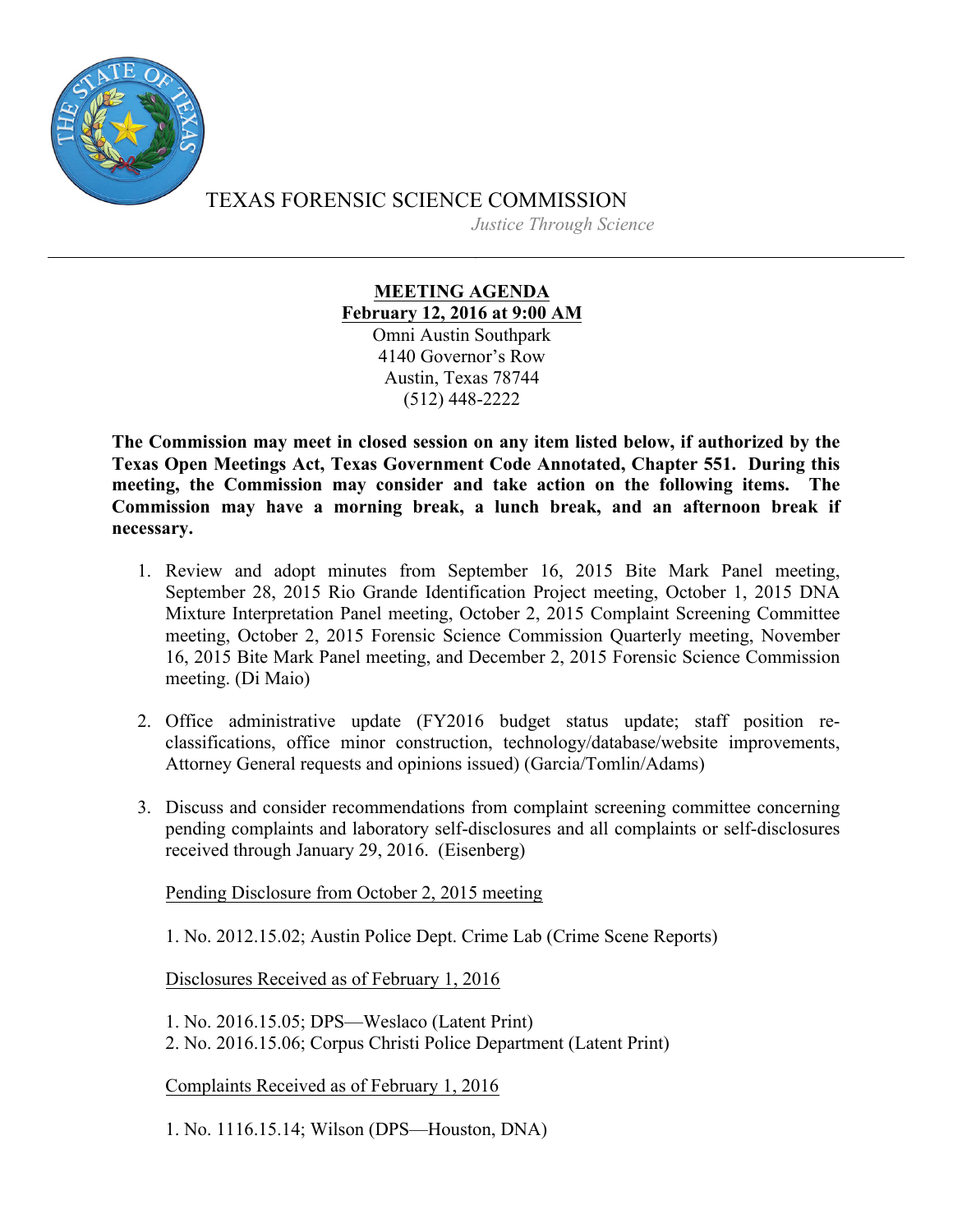- 2. No. 1117.15.15; Elam (Harris County District Attorney's Office, DNA)
- 3. No. 1118.15.16; Cockerham (Southeast Texas Forensic Center, Dog-Scent lineup and Autopsy)
- 4. No. 1119.15.17; Stephens (Austin Police Department, Controlled Substance)
- 5. No. 1120.15.18; Spence (McClennan County DA's Office, DNA, Bite marks)
- 6. No. 1121.15.19; Echols (DPS—Waco, Sexual Assault Kit/DNA)
- 7. No. 1122.15.20; McCluer (Di Maio, Bullet Trajectory/Gunshot Wound)
- 8. No. 1123.15.21; Brown (Fort Worth Police Department—Firearms/Toolmarks)
- 9. No. 1124.15.22; Padilla (DPS—Austin, DNA)
- 10. No. 1124.15.23; Pinion (Tarrant County DA's Office, General Innocence Allegation)
- 11. No. 1126.16.01; Ervin (Laboratory Unknown, DNA)
- 12. No. 1127.16.02; Rodgers (IFL—Euless, Firearms/Toolmarks)
- 13. No. 1128.16.03; Downs (DPS—Austin, DNA)
- 14. No. 1129.16.04; De La O (Bexar County Crime Laboratory, DNA/Paternity)
- 15. No. 1130.16.0; Webb (Pathologist Suzanna Dana, Blood Spatter Analysis)
- 16. No. 1131.16.06; James (DPS—Houston, DNA)
- 4. Discuss status and any updates for crime laboratory accreditation program, including adoption of amended rules from October 2, 2015 and December 2, 2015 FSC meetings and discussion of 37 Texas Administrative Code Part 15, Chapter 651 for review of laboratory provisional accreditation requirements. (Garcia/Tomlin)
- 5. Discuss licensing advisory committee establishment, including selection of members, scheduling of additional meetings and next steps. (Mozayani)
- 6. Discuss Rio Grande Identification Project progress, including teleconferences and collaboration efforts with EAAF (11/6/2015), UNT (11/4/2015), FBI (10/27/2015), and JP Training Center (10/28/2015), status of comparison of EAAF reference samples to UNT local databank, development of MOU with instruction and requirements about cross-referencing samples between BODE (which houses EAAF DNA databank) and UNT's local databank of missing person samples, organization of future collection of reference samples in each country to be submitted by an investigative agency that satisfies federal requirements, and other next steps. (Hughes-Stamm/Eisenberg/Tomlin)
- 7. Update from Texas Association of Crime Laboratory Directors, including discussion of 37 Texas Administrative Code, Part 15, Chapter 651 pertaining to the provisional accreditation requirements. (Gibbens)
- 8. Update on Retrograde Extrapolation Education Project. (Alpert)
- 9. Update from Hair Microscopy Panel, including notification recommendations, finalization of notification letters and communication of same to stakeholders; update on transcript review, distribution of workload and training for clinic/law firm participants, discussion of next steps/finalization of review. (Garcia/Vilbas)
- 10. Update from Blazek (SWIFS–Firearms/Tool Marks) #14-08 investigative panel, including reconsideration of professional negligence analysis, communications with AFTE and discussion of issuance of final report. (Di Maio)